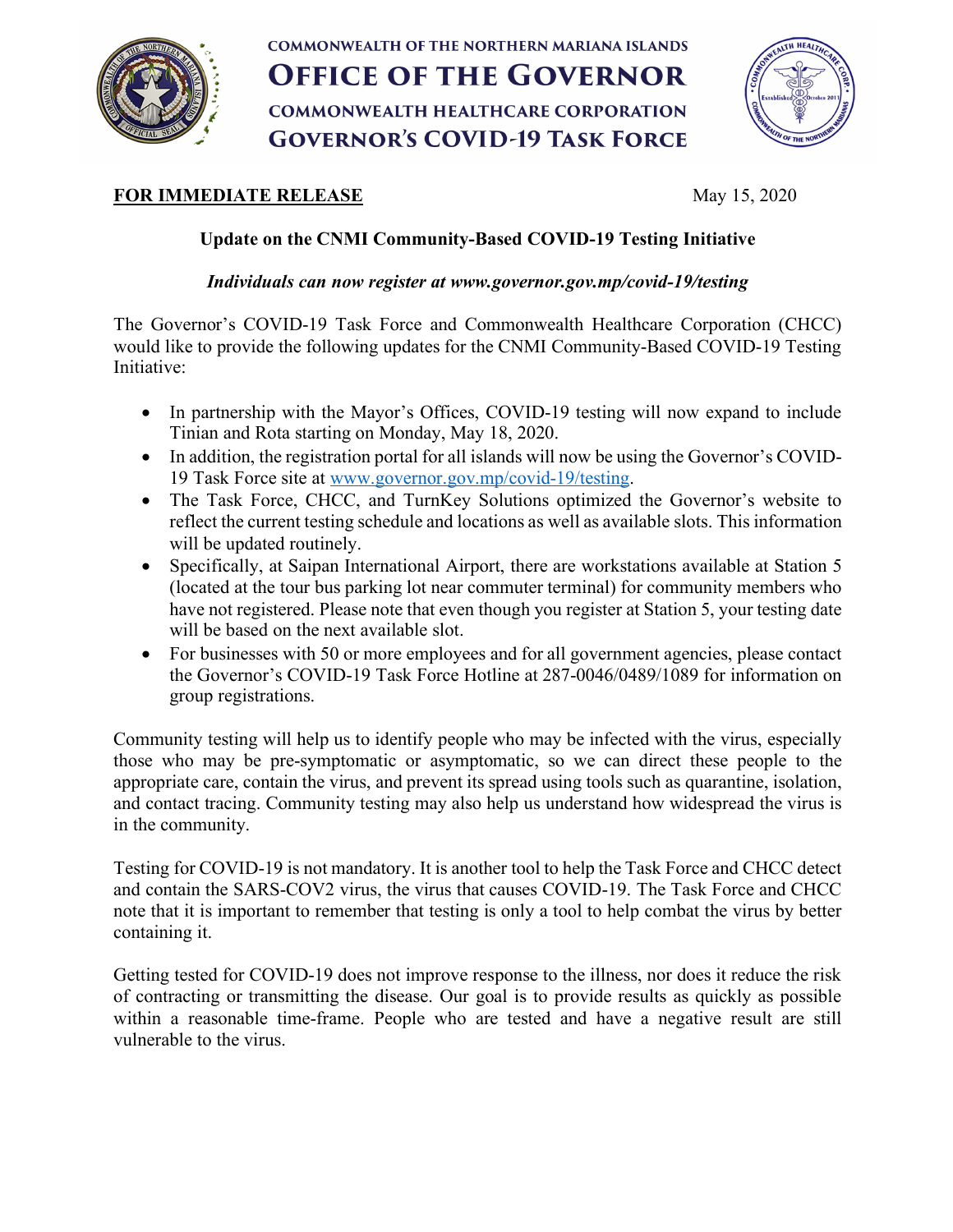## **STAY AT HOME, STOP THE SPREAD**

The Governor's COVID-19 Task Force and CHCC continue to encourage residents within the Marianas to practice social distancing, which means avoiding close contact with people in order to avoid catching the virus yourself and to avoid passing it on to others.

- Stay home as much as possible. Avoid unnecessary travel or public places. Wear a face covering when you must be in a public place, such as the grocery store or bank.
- Avoid social gatherings of groups of more than 10 people, and gatherings which involve members from outside your immediate household.
- Pick up food through drive-thru, take-out, or delivery options.
- Only one healthy adult from the household should run necessary errands, such as getting groceries or picking up medications. Leave children, elderly, and other vulnerable people at home as much as possible. When returning home from an errand, wash your hands before doing anything else.
- Older adults and people with chronic medical conditions are at higher risk of getting very sick from this illness. People at high risk should stay at home as much as possible.
- Create a household plan of action https://www.cdc.gov/coronavirus/2019ncov/prepare/checklist-household-ready.html
- Ensure a 30-day supply of all prescription medications.
- For more information about DIY face coverings, please visit https://www.cdc.gov/coronavirus/2019-ncov/prevent-getting-sick/cloth-face-cover.html
- Continue good hand hygiene:
	- o Wash your hands for at least 20 seconds with soap and water, avoid touching your face, cover coughs and sneezes with a tissue or your sleeve.
	- o Use an alcohol-based hand sanitizer if soap and water are not readily available.

Know the signs and symptoms of COVID-19 and what to do if you become symptomatic:

If you have symptoms which may indicate a COVID-19 infection such as fever, cough, or difficulty breathing, go to the CHCC health tent, located at tent #13 of the Medical Care and Treatment Site at the CHCC Navy Hill campus open daily 8am to 5pm, OR call the CHCC COVID-19 Infoline 285-1542/1672/1352/1854 available Monday to Sunday 7:30AM-8:00PM.

Stay home when you are sick and practice self-quarantine measures. This means:

- Choosing a room in your house to separate yourself from other household members from others who are not sick.
- Wearing a face covering when you can't avoid being around others in your household.
- Washing your hands often with soap and water for at least 20 seconds. If soap and water are not available, use an alcohol-based hand sanitizer.
- Avoiding touching your eyes, nose, and mouth.
- Not accepting visitors to your home.
- Using a separate bathroom, if possible.

The CHCC appreciates the patience and understanding of the community at this time.

To obtain general information about the CNMI COVID-19 response, please contact the Governor's COVID-19 Task Force Hotline at 287-0046, 287-0489, 287-1089. These numbers are available Monday to Sunday 7:00AM to 7:00PM.